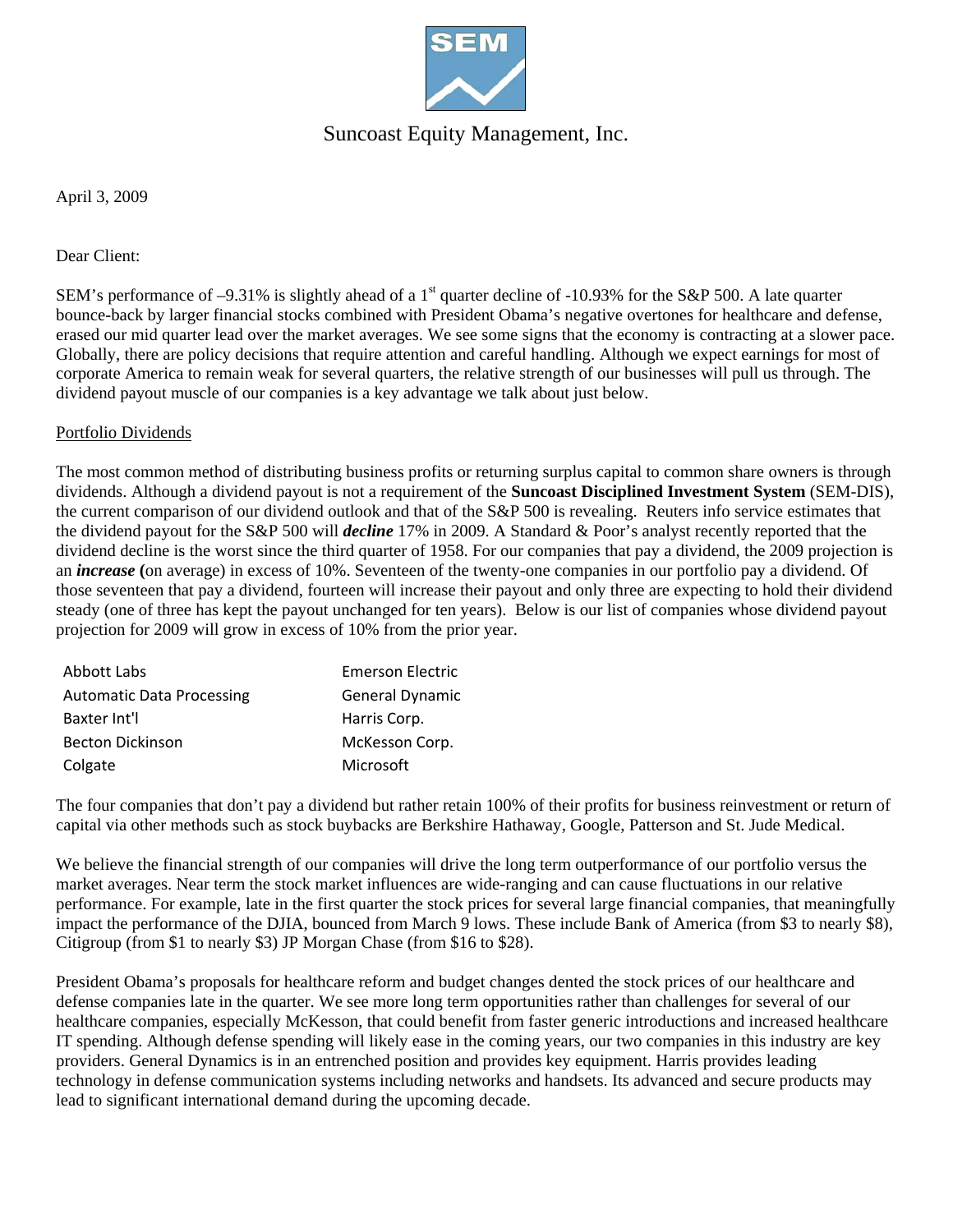### Glimmers of a recovery

With every downturn comes an eventual upturn. Business has been contracting for 13 straight months. The road ahead will still be bumpy, though we have seen some early signs that the economy is heading towards a base. Some of these signs include:

- Consumer spending decreases (ex-autos) are flattening out.
- Nationally, existing home sales grew 5.1% in February as first time home buyers found greater tax savings incentives and greater affordability from lower prices.
- Manufacturing inventories are getting leaner and eventually will need to be replenished.
- Higher personal saving rates are improving consumer balance sheets and household disposable income is stabilizing.

#### Policy decisions require careful handling

A free market economy, when compared to its alternatives, is better at raising productivity, reducing poverty, improving health and integrating people of the world. Free markets, despite their shortcomings, must include not only goods and services but also extend to the flow of people as well. During difficult times and rising unemployment it is easy for a country with borders to turn inward. The Obama administration says it wants to resist moves towards protectionism but recent actions are to the contrary. Recent *Wall Street Journal* articles highlight at least three avenues of legal immigration that have seen roadblocks, including the H-1B visa for highly skilled workers. Companies receiving federal bailout money have to prove they tried to recruit American workers at prevailing wages and that foreigners who normally qualify for H-1B visas aren't replacing U.S. citizens. This is a stark contrast to when the U.S. raised the number of H-1B visas during the last economic up cycle. It is reasonable to conclude that any company in need of bailouts would be better served if they can attract the best qualified folks to help them correct the previous mess no matter where they live. Foreigners on H-1B visas living in the U.S. would be in the market to buy a home and help the U.S. economy. Think about what Silicon Valley would be like if it did not have the ability to attract the current Indian, Chinese and Israeli talent, among other brain power, at hand.

The other two recent changes involve the J-1 and H-2A visas. The State Department is asking some seasonal employers at hotels and golf resorts to reduce dependence on foreign labor via the J-1 visa. The H-2A proposal is to suspend an agricultural guest-worker program. Suspending the H-2A program will either drive up the price of products such as crab processing in Maryland or reduce the product availability. The modifications of the H-2A program, which allow guest agriculture workers to stay as long as 10 months, now requires growers to fill vacancies with Americans first.

Immigration concerns are happening in other places as well. Europe, with steep unemployment rates, is paying migrants to return home. Recent protests include British union members staging a rally at a power station claiming overseas workers were being hired.

Classic trade protectionism is slowly rising in all forms. The European Union introduced export subsidies on butter and cheese. Japan is offering help to a broad array of its corporations but not to subsidiaries of foreign companies located in Japan. And similarly the U.S. has helped out the dying carmakers in our country. Last fall Warren Buffett and friends invested approximately \$230 mm in BYD, a Chinese company that is the world's biggest producer of rechargeable batteries and is also a manufacturer of compact auto sedans and subcompacts. Our bet is with Buffett.

China recently rejected Coca-Cola's \$2.4 billion bid for China Huiyuan Juice Group. Perhaps the origin of this tussle began a few years back when the U.S. lawmakers raised national security concerns over China National Offshore Oil Company's proposal to purchase Unocal in 2005, even though 70% of Unocal's energy reserves were in Asia. In these two cases, among many others, a nation is trying to protect a local company from a prospective foreign buyer. In the Coca-Cola deal the collateral damage is also with Chinese entrepreneurs such as the founder Zhu Xinli who owns 36% of the juice company. He lost about \$500 million due to the deal's failure and likely would have redeployed the proceeds into new enterprises. These kinds of economic based nationalism are not yet extreme but need to be addressed.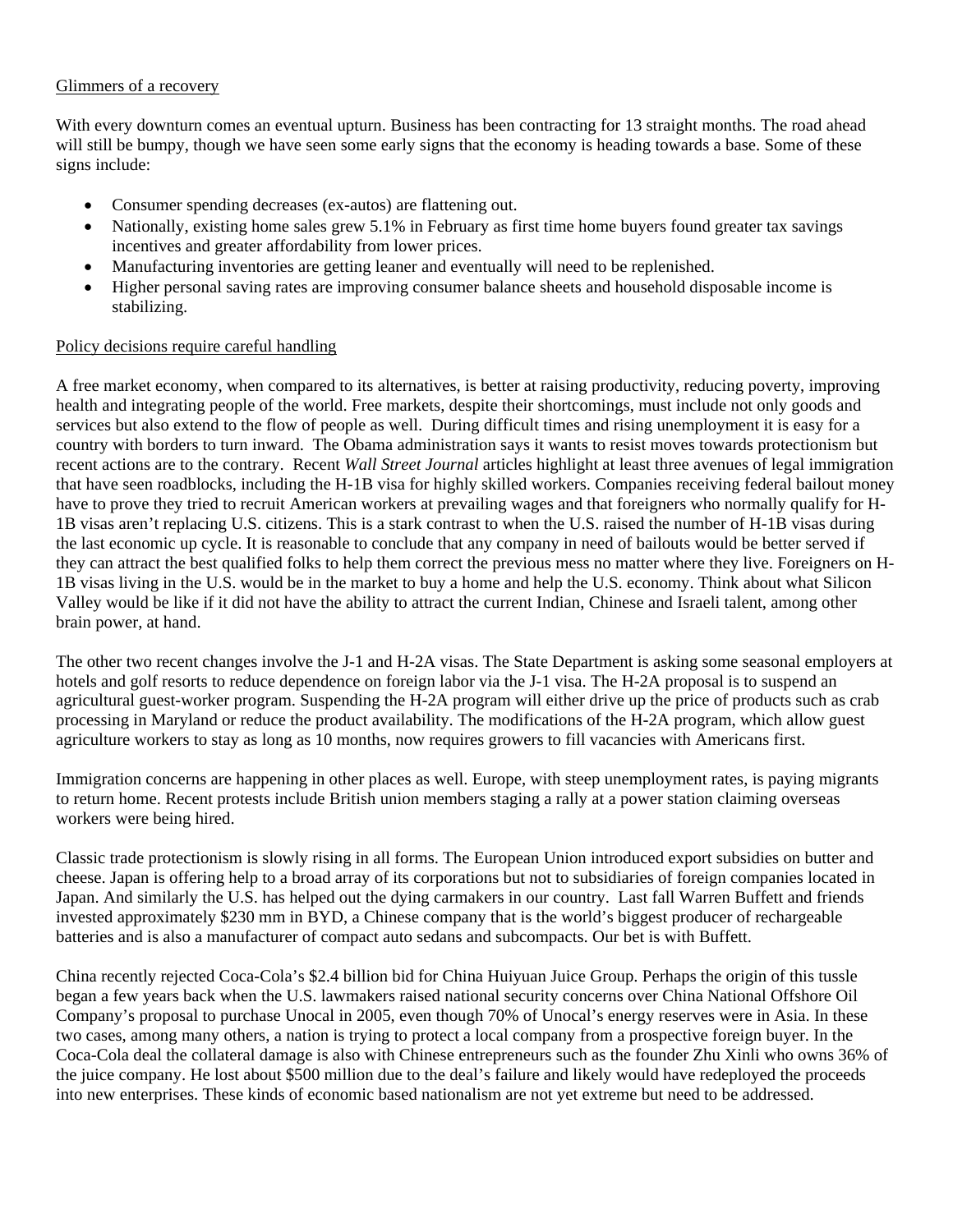We should not forget that the long term growth prospects from emerging markets remain bright and despite recent policy practice, opportunities for investment and development will abound. Coke is still planning on investing \$2 billion in China over the next three years and PepsiCo \$1 billion. Geopolitical stability is a result of economic interdependence, cultural transfers and modern technology. Serious international institutions exist to diffuse conflicts.

Technology continues to evolve more rapidly than ever before and play an increasing role in globalization and increasing productivity. One example over the last decade is the evolution of medicine. Traditional pharmaceuticals, based on chemical and synthetic ingredients, are giving way to a greater number of biotechnology, cell based, discoveries to enhance human life. Biotechnology is also leading the way towards more personalized and targeted treatments. On a more rapid scale, print newspapers have been yielding ground to on-line media sources and the acceleration should just about annihilate print as we have known it for periodicals and books within the next decade or less. The reading devices such as the newer version of the Amazon's Kindle will be replaced by an e-paper device, a thin piece of plastic the size of a legal pad that can be taken anywhere.

The economy will work towards a recovery. Our portfolio is a sturdy boat on some still rough seas. And although we must ride the waves we need to keep in mind that low prices make stocks less risky, not more risky, especially for our portfolio of above average businesses. Thanks for your continued confidence. Please call anytime.

Sincerely,

Donald R. Jowdy President